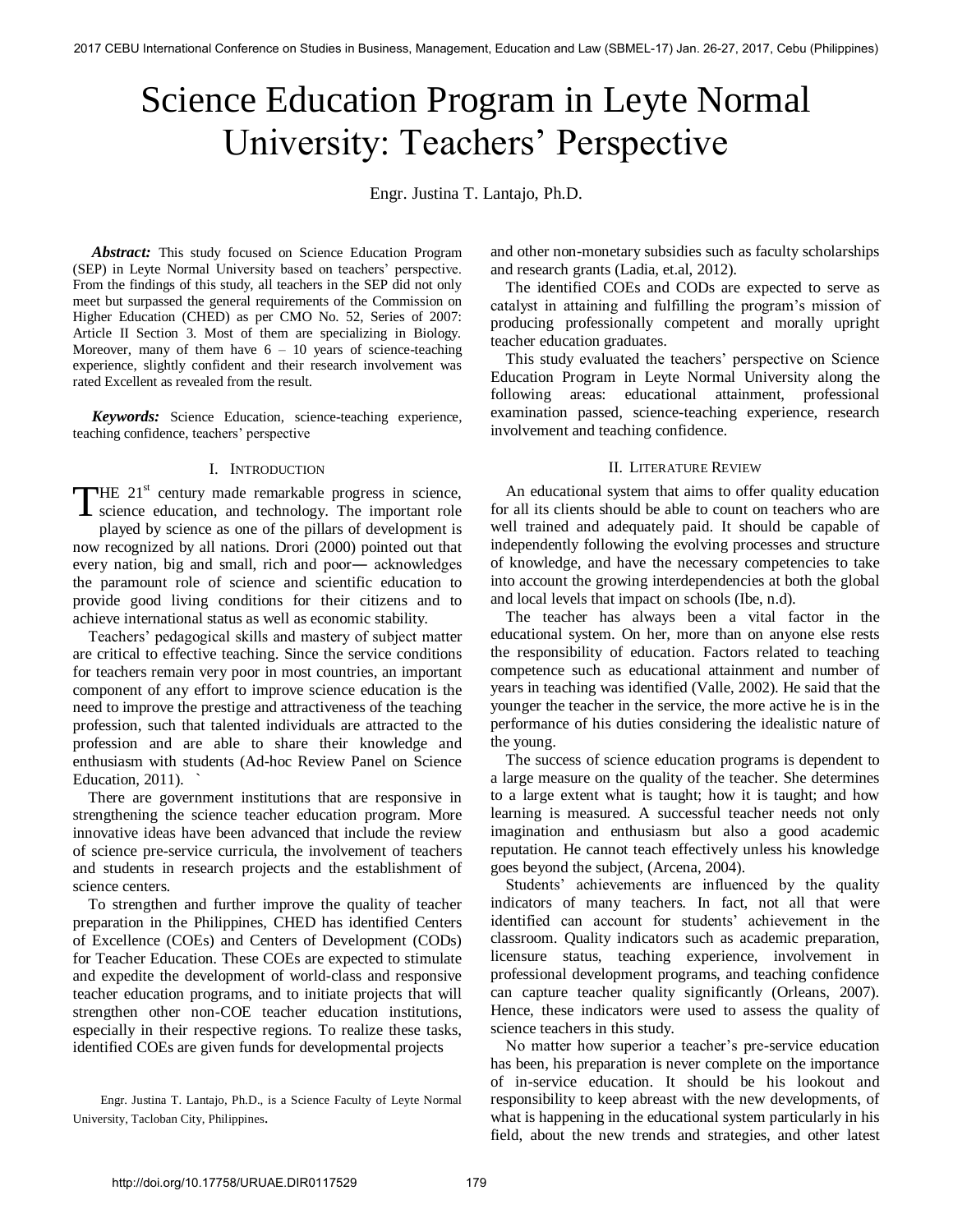developments that will contribute to his professional growth. Lardizabal, et.al. (1991) stress that the key factor in any teaching learning situation is the teacher.

 In agreement with parent's common sense and result of researches, the teacher is the single most important school based element in students' learning and gaining a positive attitude toward schooling (Lessinger and Salowe, 2001). However, the faculty will only be able to fulfill his educational purposes if he is well prepared, competent and committed to the profession in a condition conducive to teaching and learning.

 In the view of Day (1999), he asserts that if there is one factor that has the greatest impact on professional effectiveness of the teacher, it is professional growth. He stands as the interface in the transmission of knowledge, skills and values. In other words, effective and efficient faculty members are those who are educationally qualified as it broadens the teacher's insights into educational problems with a concomitant increase in success in teaching and learning.

 In-service trainings give teachers the opportunity to obtain information about promising practices and techniques for improving the quality of instruction. It also transmits the findings of research to effective teaching (Ornstein and Levine, 1984).

 The highest quality teachers, those most capable of helping their students learn, have deep mastery of both their subject matter and pedagogy (Darling-Hammond, 1997). The preparation that teachers receive before beginning their work in the classroom, however, varies significantly around the world and even within the least developed countries.

 Professional development can help overcome shortcomings that may have been part of teachers' pre-service education and keep teachers abreast of new knowledge and practices in the field. This ongoing training for teachers can have a direct impact on student achievement. Effective professional development may take many forms; it should not be limited to formal off-site kinds of programs. Dialogue and reflections with colleagues, peer and supervisor observations and keeping journals are all effective ways for teachers to advance their knowledge (UNICEF, 2000). An effective teacher is one who has honed his skills in the art of teaching. He demonstrates proficiency in the use of language, adapts varied teaching strategies, recognizes change, applies innovations, revises techniques for optimum results and allows himself to be guided acknowledge principles and theories in education (Anderson, et.al., 2000).

 Jacob and Lefgren (2008) examine how differences in teacher quality affected student achievement in a midsized school district. They find large differences in value-added measures of teacher effectiveness (teacher heterogeneity) but small effects of teacher qualifications like experience and education. They find that school principal rankings of teachers are better predictors of teacher performance than are observed teacher qualifications.

# III. METHODOLOGY

The method of research utilized in this study was the descriptive-evaluative method. The descriptive method describes the nature of a situation as it exists at the moment of

the study and explores the causes of particular phenomena, Sevilla, et.al. (1992).

 Purposive sampling was employed in the study. It is a sampling technique in which a sample is taken because they are rich in information (Best and Khan, 2006). The respondents of this study were the teachers who taught the science courses in the Science Education Program.

 This study was conducted in Leyte Normal University proclaimed as Center of Excellence for Teacher Education by the Commission on Higher Education since April 1996 to 2001 and August 2008 until May 31, 2014 (CMO No. 11, Series of 2012).

 A researcher-made and modified questionnaire was the research instrument used where the pool of items was patterned and adapted from previous studies. Some of these questions were modified to suit the demands of the present study. The instrument evaluated the teachers' perspective on Science Education Program in Leyte Normal University along the following areas: educational attainment, professional examination passed, science-teaching experience, research involvement and teaching confidence. The questionnaire utilized the Likert Scale format. The method of scoring was indicated in the method of data analysis below.

 **Scoring.** The following scoring procedures were arbitrarily adopted for purposes of classifying the numerical values with their corresponding description and interpretation.

 **Teachers' perspective.** The categories with the corresponding interpretations were adopted as shown in Table 1.

| SCKIETION OF THE TEACHERS EDUCATIONAL QUALIFICATION CATEGO |                        |  |  |  |  |
|------------------------------------------------------------|------------------------|--|--|--|--|
| Teachers' Educational Qualification                        |                        |  |  |  |  |
| Category                                                   | Description            |  |  |  |  |
| Doctoral Degree                                            | Very High              |  |  |  |  |
| MA with units in doctorate                                 | High                   |  |  |  |  |
| Master's Degree                                            | Moderately High        |  |  |  |  |
| Major Specialization                                       |                        |  |  |  |  |
| Course                                                     | Description            |  |  |  |  |
| Science (Physics, etc.)                                    | On Course              |  |  |  |  |
| Non-Science                                                | Off Course             |  |  |  |  |
| Professional Examination                                   | Description            |  |  |  |  |
| Passed                                                     |                        |  |  |  |  |
| 2 and above                                                | Very High              |  |  |  |  |
|                                                            | High                   |  |  |  |  |
| Science-Teaching Experience                                |                        |  |  |  |  |
| 16 years and above                                         | Experienced            |  |  |  |  |
| $11 - 15$                                                  | Moderately experienced |  |  |  |  |
| $6 - 10$                                                   | Less experienced       |  |  |  |  |
| 5 years or below                                           | Novice                 |  |  |  |  |

TABLE I DESCRIPTION OF THE TEACHERS' EDUCATIONAL QUALIFICATION CATEGORY

 **Research Involvement.** Research involvement of the faculty in the university was given a corresponding point which will account for his/her research productivity in every semester. This shall however, be supported with a document as evidence. The points with its corresponding rating are given in Table 2.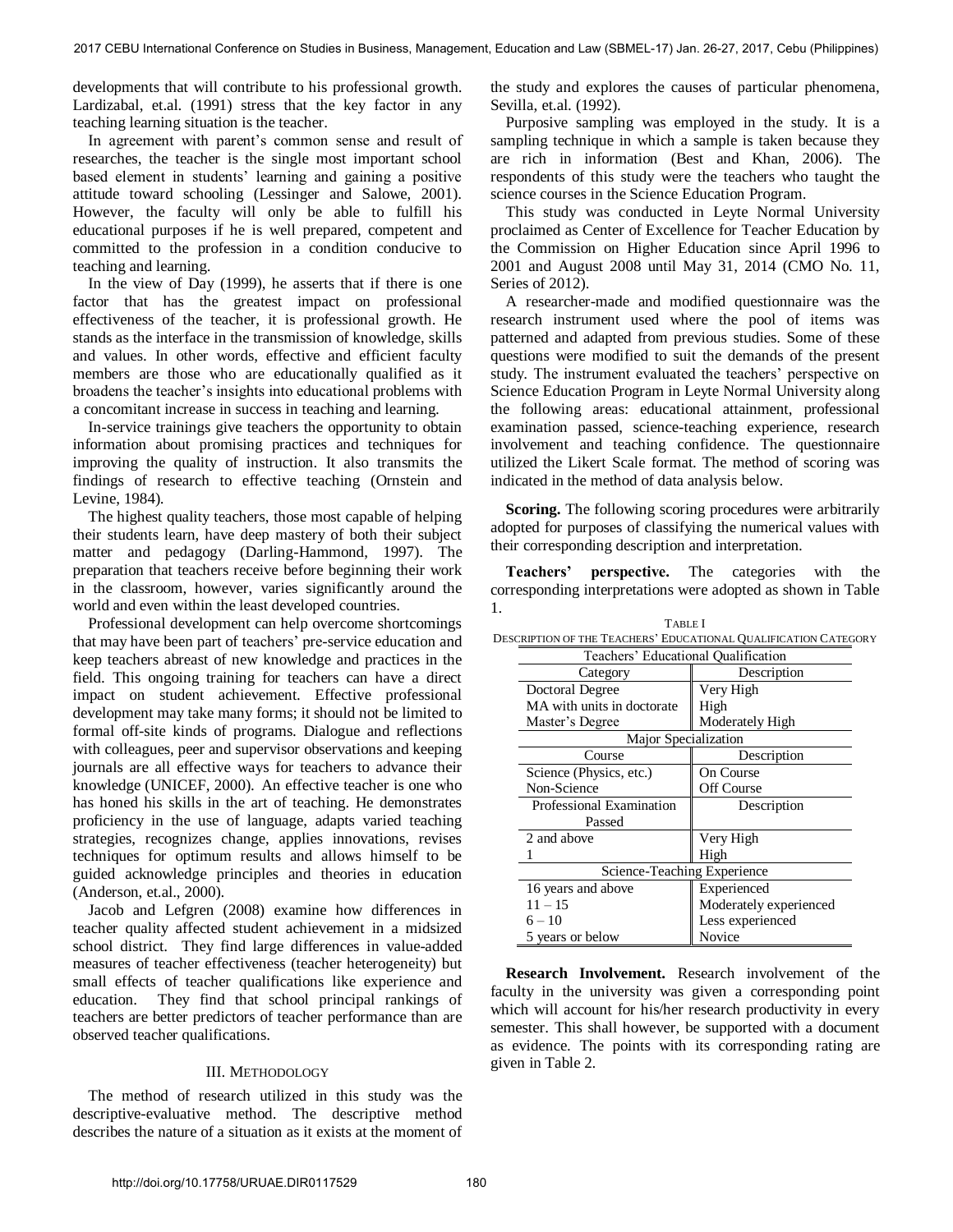| TABLE II                                              |              |                           |  |  |  |
|-------------------------------------------------------|--------------|---------------------------|--|--|--|
| RESEARCH INVOLVEMENT OF THE FACULTY IN THE UNIVERSITY |              |                           |  |  |  |
| Points                                                |              | Description               |  |  |  |
| 18 below                                              | Poor         |                           |  |  |  |
| $19 - 36$                                             |              | <b>Below Satisfactory</b> |  |  |  |
| $37 - 54$                                             | Satisfactory |                           |  |  |  |
| $55 - 72$                                             |              | Very Satisfactory         |  |  |  |
| 73 above                                              | Excellent    |                           |  |  |  |

 The above Point System was referred from the University's Research Manual which serves as the basis in conducting researches and other related activities conducted by the faculty and students (undergraduate and graduate) in the university. This Research Manual is coupled with implementing guidelines, (The LNU Research Manual, Revised 2011).

 **Teaching Confidence.** The questionnaire was scrutinized and critiqued by the members of the Panel Committee prior to field-testing. After modifications were made on the questionnaires based on the suggestions of the Panel, the instruments were further subjected to a "dry run" specifically in this university. The part-time science teachers served as the respondents in the validation of the instrument. Corrections and suggestions given by the respondents were also considered for the refinement of the contents of the questionnaires.

 The teaching confidence of the science teachers were based from the scale given in Table 3.

| <b>TABLE III</b>                 |                             |  |  |  |
|----------------------------------|-----------------------------|--|--|--|
| THE TEACHING OF SCIENCE TEACHERS |                             |  |  |  |
| Mean Range                       | Description                 |  |  |  |
| $4.51 - 5.00$                    | Very Confident              |  |  |  |
| $3.51 - 4.50$                    | Confident                   |  |  |  |
| $2.51 - 3.50$                    | <b>Moderately Confident</b> |  |  |  |
| $1.51 - 2.50$                    | Slightly Confident          |  |  |  |
| $1.00 - 1.50$                    | Not Confident               |  |  |  |

 Before the conduct of the study, a permit was sought from the Office of the Vice-President for Academic Affairs, Research and Planning of the university. Upon approval of the permit, the researcher administered the survey instruments to the respondents. Prior to answering the survey instruments, respondents were briefed by the researcher on the purpose of the research work. She then explained whatever points of clarification were raised on all the items in the questionnaires.

 Retrieval of the questionnaires was done several days after to give ample time to the respondents in answering the questions.

 After the retrieval of the instruments, the responses were sorted out, tabulated and statistically analyzed.

 The data generated were analyzed using statistical tools such as frequency counts and weighted means. Results from the analysis provided baseline information for curricular recommendations and possible redirections to make SEP more responsive to the demands of society and the needs of its clienteles.

#### IV. RESULTS AND DISCUSSION

 Table 4 presents the results on the selected perspective of the science teachers who were the respondents in this study.

| SELECTED CHARACTERISTIC OF SCIENCE TEACHERS $(N = 12)$ |                                       |             |               |                           |  |  |  |  |
|--------------------------------------------------------|---------------------------------------|-------------|---------------|---------------------------|--|--|--|--|
| Profile Characteristics                                | Frequency (f)                         | Percent (%) | Over-all Mean | Description               |  |  |  |  |
| <b>Educational Qualification</b>                       |                                       |             |               |                           |  |  |  |  |
| Master's Degree                                        | 6                                     | 50.0        |               |                           |  |  |  |  |
| Master's Degree with Doctorate Units                   | 3                                     | 25.0        |               |                           |  |  |  |  |
| Doctorate Degree                                       | 3                                     | 25.0        |               |                           |  |  |  |  |
| Professional Examination Passed                        |                                       |             |               |                           |  |  |  |  |
| <b>LET</b>                                             | 9                                     | 75.0        |               |                           |  |  |  |  |
| Board Exam other than LET                              |                                       | 8.3         |               |                           |  |  |  |  |
| Field of Specialization                                |                                       |             |               |                           |  |  |  |  |
| <b>Biology</b>                                         | 5                                     | 41.7        |               |                           |  |  |  |  |
| <b>Earth Science</b>                                   |                                       | 16.7        |               |                           |  |  |  |  |
| Chemistry                                              |                                       | 8.3         |               |                           |  |  |  |  |
| Physics                                                |                                       | 33.3        |               |                           |  |  |  |  |
|                                                        | Science – Teaching Experience         |             |               |                           |  |  |  |  |
| Experienced                                            | 4                                     | 33.3        |               |                           |  |  |  |  |
| Moderately experienced                                 | 2                                     | 16.7        |               |                           |  |  |  |  |
| Less experienced                                       | 5                                     | 41.7        |               |                           |  |  |  |  |
| Novice                                                 |                                       | 8.3         |               |                           |  |  |  |  |
|                                                        | Points Earned On Research Involvement |             |               |                           |  |  |  |  |
| Satisfactory                                           | 2                                     | 16.7        |               |                           |  |  |  |  |
| Excellent                                              | 10                                    | 83.3        |               |                           |  |  |  |  |
| <b>Teaching Confidence</b>                             |                                       |             | 1.8           | <b>Slightly Confident</b> |  |  |  |  |
| Very confident                                         | 0                                     | 0.0         |               |                           |  |  |  |  |
| Confident                                              |                                       | 8.3         |               |                           |  |  |  |  |
| Moderately confident                                   | $\overline{\mathbf{c}}$               | 16.7        |               |                           |  |  |  |  |
| Slightly confident                                     | $\overline{c}$                        | 16.7        |               |                           |  |  |  |  |
| Not confident                                          |                                       | 58.3        |               |                           |  |  |  |  |

TABLE IV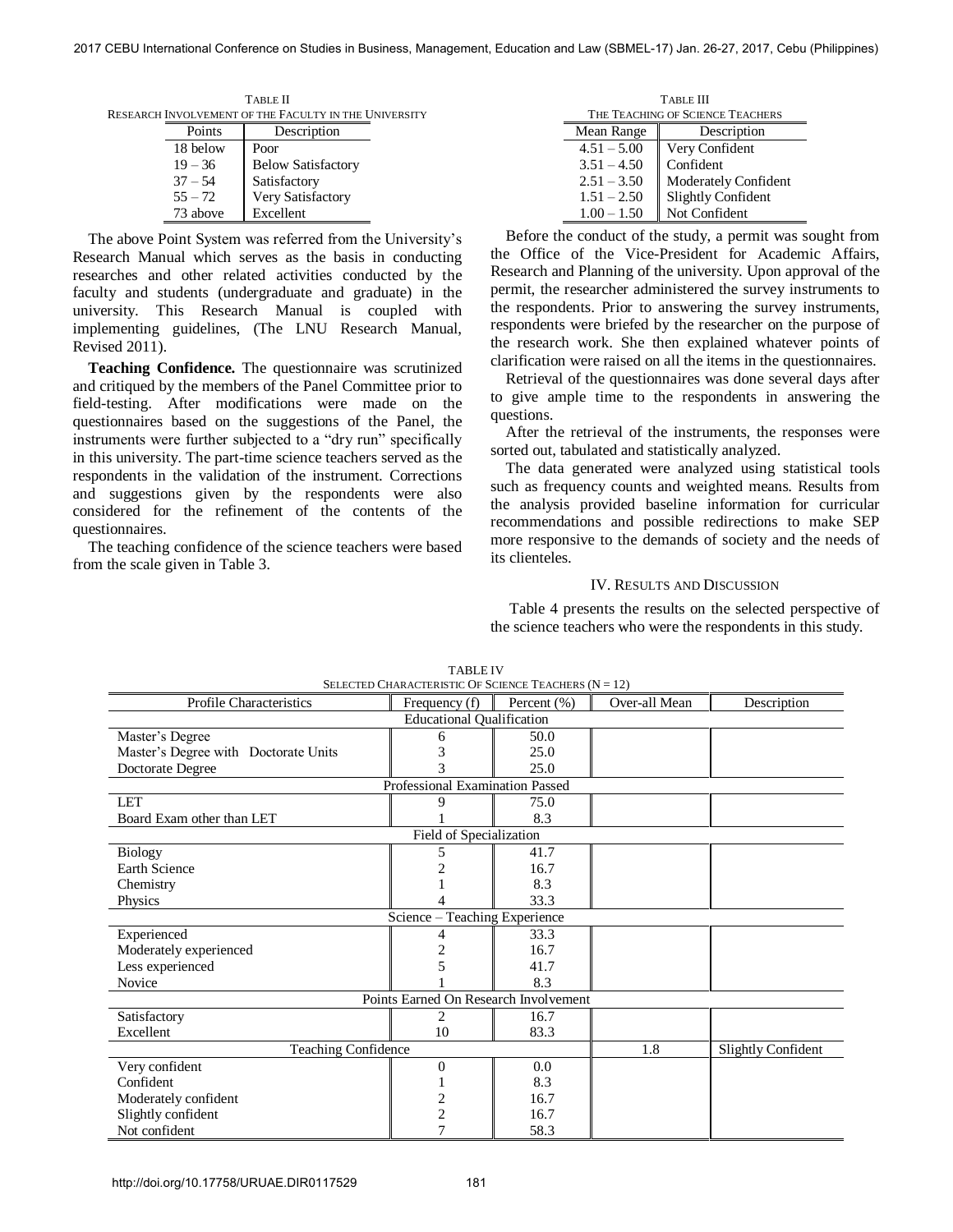Table 4 presents the characteristics of the science teachers in terms of educational attainment; professional examination passed; science-teaching experience; research involvement in the last five (5) years and teaching confidence.

 It is shown in the table that out of the 12 science teachers, 6 or 50.0% obtained their master's degree, 3 or 25.0% earned doctorate units while another 3 or 25.0% are doctorate degree holders. This means that all of the science teachers met the minimum educational qualification as required by the Commission on Higher Education (CHED).

 As shown in Table 4, out of the 12 respondents, 9 or 75% were passers of the Licensure Exam for Teachers (LET) and 1 or 8.3% was a passer of a board examination other than LET. Therefore, aside from being a master's degree holder as the minimum educational qualification of the science teachers who participated in this study, most of them were eligible.

Data on the field of specialization of science teachers showed that 5 or 41.7% specialized in biology, 4 or 33.3% in physics, 2 or 16.7% in earth science and 1 or 8.3% in chemistry. This means that most of them specialized in biology and there is a need for a chemistry teacher.

It can be gleaned from Table 1 that out of the 12 respondents, 5 or 41.7% has science-teaching experience interpreted as lightly moderate, 4 or 33.3% has extensive, 2 or 16.7% has moderate and 1 or 8.3% has minimal/limited science-teaching experience. This showed that the scienceteaching experience of the respondents ranges from 6 years to more than 16 years except for one (1) who has less than 5 years teaching experience.

The table further showed the points earned on research involvement by the science teachers. There were 10 or 83.3% of the respondents were rated excellent and only 2 or 16.7% obtained a satisfactory rating. The result implies that most of the science teachers were deeply involved in research work. The points earned were based from the Research Manual of the University.

On the teaching confidence of the respondents, it is shown on the last part of the table, that the mean rating obtained was 1.8 which was interpreted as slightly confident.

## V. CONCLUSIONS AND RECOMMENDATIONS

As shown on the educational qualifications of the 12 teachers, 50% are Master's Degree holders, 25% are Master's Degree holders with Doctorate units and 25% are Doctorate Degree holders. With regards to the relevant professional examination passed, 75% are LET passers and 8.3% is a board passer other than LET. All the teachers in the SEP met the general requirements required by CHED as per CMO No. 52, Series of 2007: Article II Section 3. It was also found out in this study that 41.7% are specializing in Biology, 16.7% in Earth Science, 8.3% in Chemistry and 33.3% in Physics. Moreover, 33.3% has extensive science-teaching experience, 16.7% has moderate, 41.7% has lightly moderate and 8.3% has a limited science-teaching experience. As for their points earned on research involvement, 83.3% obtained a rating of Excellent and 16.7% had a Satisfactory rating. Finally, the teachers obtained a mean rating of 1.8 which is qualitatively interpreted as slightly confident.

 Therefore, all the teachers in the SEP met the general requirements required by CHED as per CMO No. 52, Series of 2007: Article II Section 3. Most of the teachers are specializing Biology. Moreover, 41.7% has Lightly Moderate science-teaching experience. As for their points earned on research involvement, 83.3% obtained a rating of Excellent. Finally, the teachers were slightly confident.

 Based on the findings of this study, it is further recommended that School administrators must hire additional qualified teachers to teach specifically chemistry courses.

# VI. ACKNOWLEDGMENT

This process of development has been made possible due to the assistance and encouragement of great men and women who offered their shoulders so that I can stand elevated. I am deeply honored to have Dr. David A. Genotiva, Dr. Evangeline H. Cayanong, Dr. Manuel A. Pacaña and Dr. Rosario E Garcia for their critical feedback on my writing and providingmany valuable comments that improved the contents of this study.

I am fortunate to have the opportunity to work with a group of energetic, fun-loving and hard-working people of Leyte Normal University especially the twelve (12) faculty members of the Science Unit who were among the respondents in the conduct of this study. Thank you for your friendship and cooperative understanding and support.

I am deeply indebted to my ever loving and supportive husband, Engr. Eduardo L. Lantajo, for his patience and understanding, a lifetime gratitude. Thank you for always inspiring me in every challenging moment of my life especially in raising our four (4) children – Czarina Rose, Justine Joy, Czar Eduard and Isabel Cassandra.

And above all to the ALMIGHTY FATHER and Mama MARY, the researcher's source of strength, wisdom, intelligence, patience and perseverance, a million thanks for without THEM, this work would not have become a reality.

# **REFERENCES**

- [1] Ad-hoc Review Panel on Science Education from the ICSU Report. 2011. Retrieved July 15, 2012 from [http://www.icsu.org/publications/reports-and-reviews/report-of-the](http://www.icsu.org/publications/reports-and-reviews/report-of-the-icsu-ad-hoc)[icsu-ad-hocr](http://www.icsu.org/publications/reports-and-reviews/report-of-the-icsu-ad-hoc)eview-panel-on-science
- education/Report%20on%20Science%20Education%20final%20pdf.pdf [2] D. Anderson, et.al., Confidence, knowledge and teaching strategies, 2000. Retrieved October 6, 2012 from https://docs.google.com/
- [3] T.Arcena. "Factors related to the performance in college chemistry of freshmen students in the integrated campuses of Leyte Institute of Technology," Unpublished Master's Thesis, Leyte Normal University, Tacloban City, 2004.
- [4] J.W.Best and J.V. Khan. A look at research in education. New Jersey: Pearson E. Inc. Publication, 2006.
- [5] CHED Memorandum Order (CMO) No. 11, Series of 2012. Extension of the designation of existing Centers of Excellence (COEs) and Centers of Development (CODs). Retrieved September 20, 2012 fro[mhttp://www.ched.gov.ph/chedwww/index.php/eng/Information/CH](http://www.ched.gov.ph/chedwww/index.php/eng/Information/CHED-Memorandum-Orders/2012-CHED-Memorandum-Orders) [ED-Memorandum-Orders/2012-CHED-Memorandum-Orders.](http://www.ched.gov.ph/chedwww/index.php/eng/Information/CHED-Memorandum-Orders/2012-CHED-Memorandum-Orders)
- [6] L. Darling-Hammond. Educating teachers for the next century: Rethinking practice and policy. In G. A. Griffin (Ed.), The education of teachers (pp. 221-256). Chicago: The University of Chicago Press, 1997.